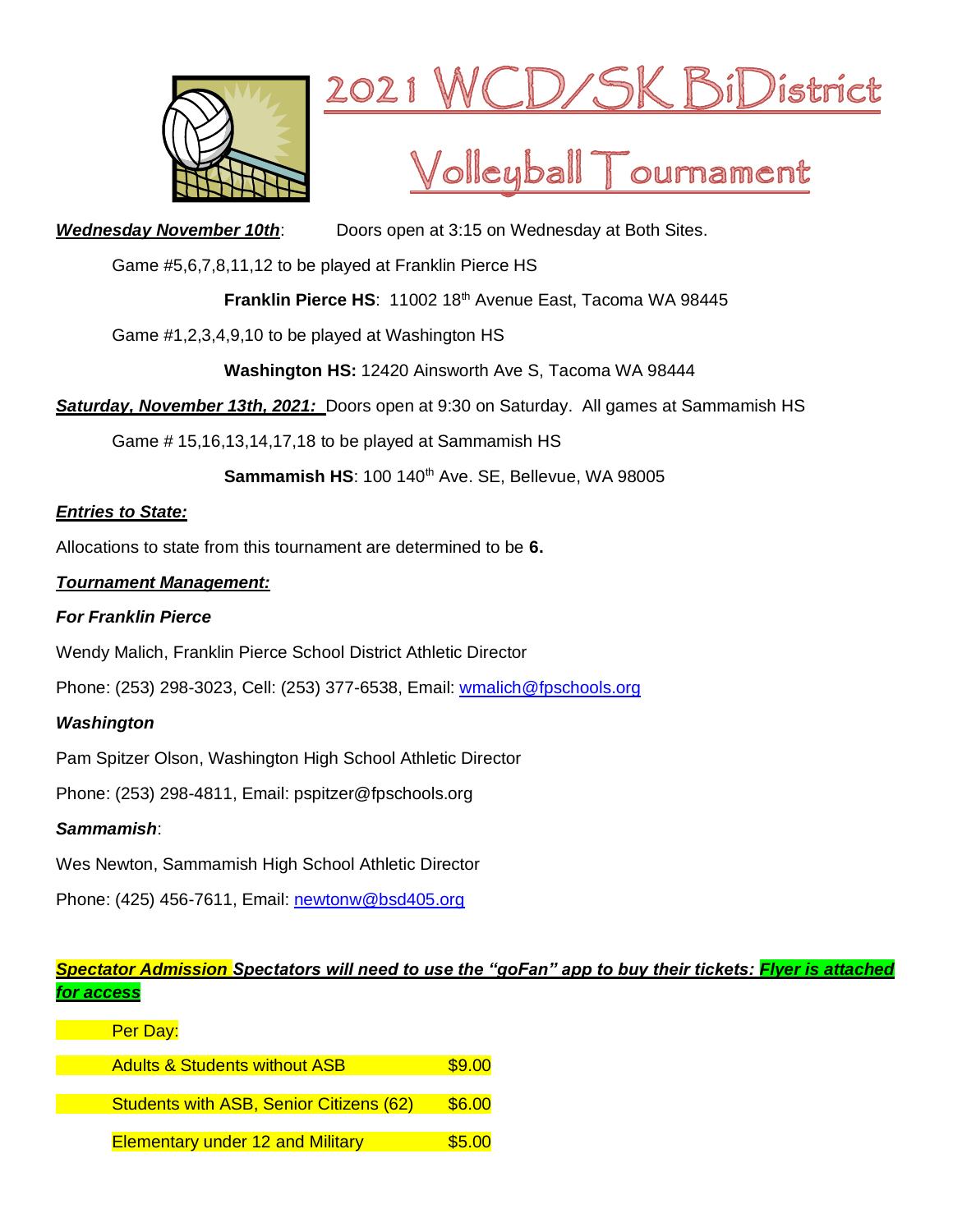#### **Pre School (with parents)** Free

No Checks accepted. Admissions prices are per day.

We will not have a Cash Box at Sammamish. GoFan will be the only option.

#### *Roster and Eligibility*

Roster should have been submitted to the WIAA already. We will take rosters off the WPA site. If these are not correct, please let me know.

#### *COVID Guidelines:*

Team members and coaches must wear masks at all times when not on the court playing.

All spectators are expected to wear masks at all times.

#### *Team Entry*

Each team may have a roster of 14 players and 6 coaches/managers. No exceptions. No one other than those listed on the official roster will be allowed on the playing floor or team bench. All players/coaches and managers must enter together through main gym entrance.

#### *Passes*

League and season passes will not be honored. WSSAAA, WSCA and WCD or SeaKing Executive Board passes are the only type that will be accepted.

### *Gate Pass List Form*

Administrators or Faculty only on the WIAA supervision gate pass list. Faculty supervisors whose names are on the gate list are asked to sit in the section representing their school.

#### *Team Introductions*

Only introductions will be for the championship match on Saturday. All players and coaches for both teams will be introduced.

#### *Officials and scorers:*

The tournament Director will arrange for officials from the local officiating boards representing the teams within district 2 and 3. These officials will serve as game officials and line judges. Assigning secretaries from each board represented determine official assignments. Libero trackers and score keepers will be provided by the tournament management.

#### *Game Balls*

Game balls will be provided. All game balls will be Baden.

#### *Training Room*

There will be no on-site trainer at Washington or Franklin Pierce. Training room facility with ice will be available. Please bring your own taping supplies, the site will not supply.

#### *Locker Rooms*

Locker rooms are available on a limited basis. Due to COVID concerns, locker rooms will be for teams only and will have set capacities.

#### *Cheerleaders*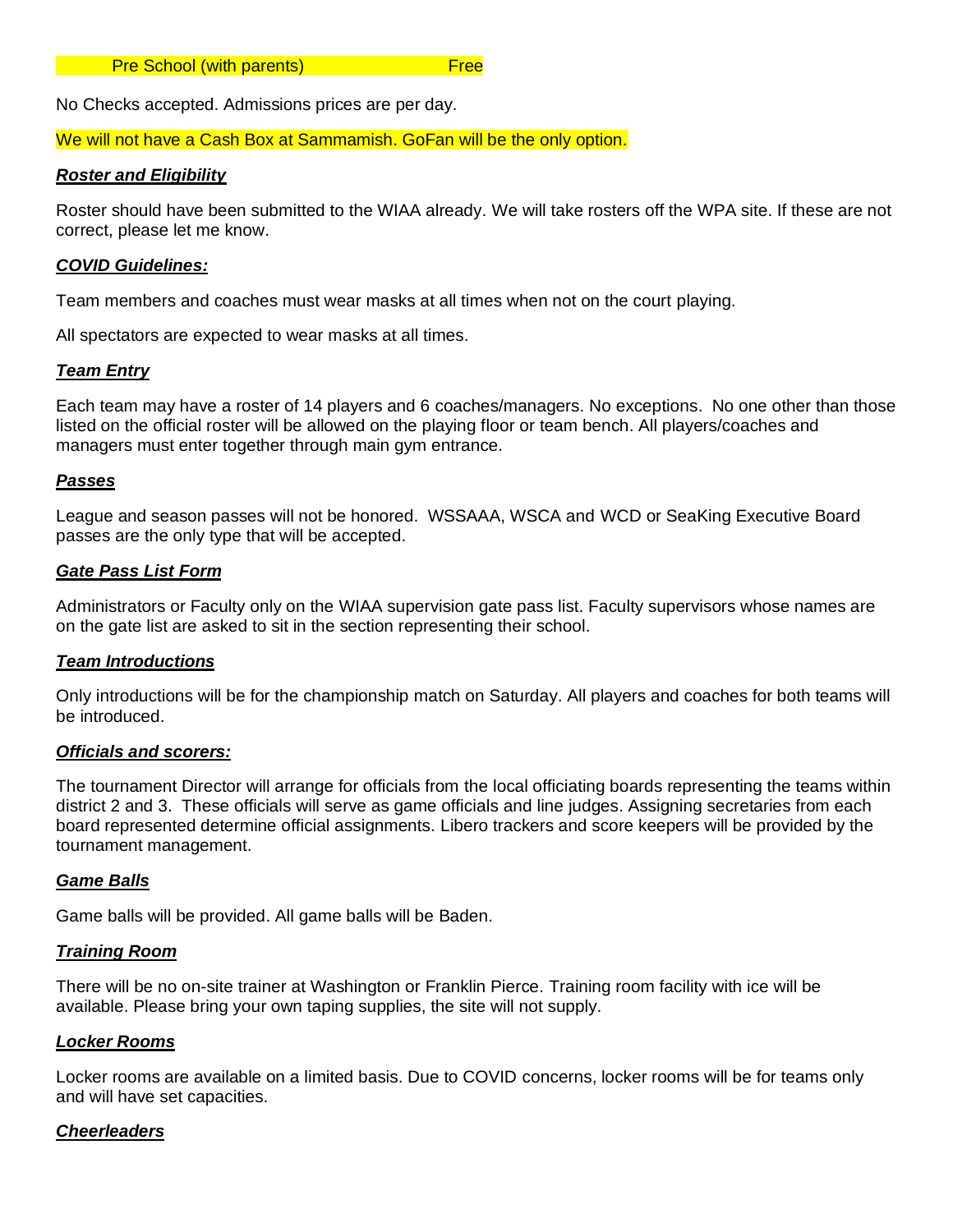Admitted only in uniform and must remain in the designated area. No more than 8 cheerleaders will be admitted in uniform, and they will need to cheer from the spectator stands.

## *Filming*

There are a limited number of electrical outlets available around the bleachers. Please bring plenty of battery power No extension cords will be run across walkways. No cameras will be set up in the middle of the balcony at Franklin Pierce.

## *General Statements*

Bands will not be permitted at the tournament. The official school banner will be the only sign permitted

Any artificial noisemakers are prohibited and may be confiscated by tournament supervisors

The throwing of confetti or other materials is not allowed.

# *Concessions*

Concessions will not be sold at any of the 3 locations. There will be NO team tables set up.

# *Court Assignments*:

Court assignments will be drawn by the tournament committee and the tournament director shall have the authority to make adjustments as necessary.

# *Pre Match Warm-up*

**Official varsity warm-up procedures for all regular and postseason matches: The official warm-up time will be 20 minutes, with eight (8) minutes of shared court time, followed by six (6) minutes for the visiting team, followed by six (6) minutes for the home team. Hitting or serving the ball into the opponent's court is not allowed during the shared court time.** Teams are not allowed to warm-up on the sidelines or end lines while waiting for their court time.

## *Tournament Rules:*

2021 National Federation rules will be used with these exceptions:

Each match will consist of 3 out of 5 games. First four games to 25 and fifth game to 15 with no cap.

Each school will furnish their own warm-up balls. Match balls will be furnished by the tournament manager.

# *Designation of Home Team*

The home team will be the bottom team of each bracket and warms up last.

## *State Program Roster Information*

All rosters for the state program must be submitted on-line as per WIAA deadline

## *Protests*

WIAA District volleyball Games Committee: Each Event Manager shall appoint and name a Games Committee for all postseason contests. Duties of the Games Committee shall be as follows:

1. Assist the tournament director as needed and be immediately available to him/her at all times during the event.

2. Act as an arbitration board of dispute on questions or protests that might arise. The final decision will be the consensus of the Games Committee.